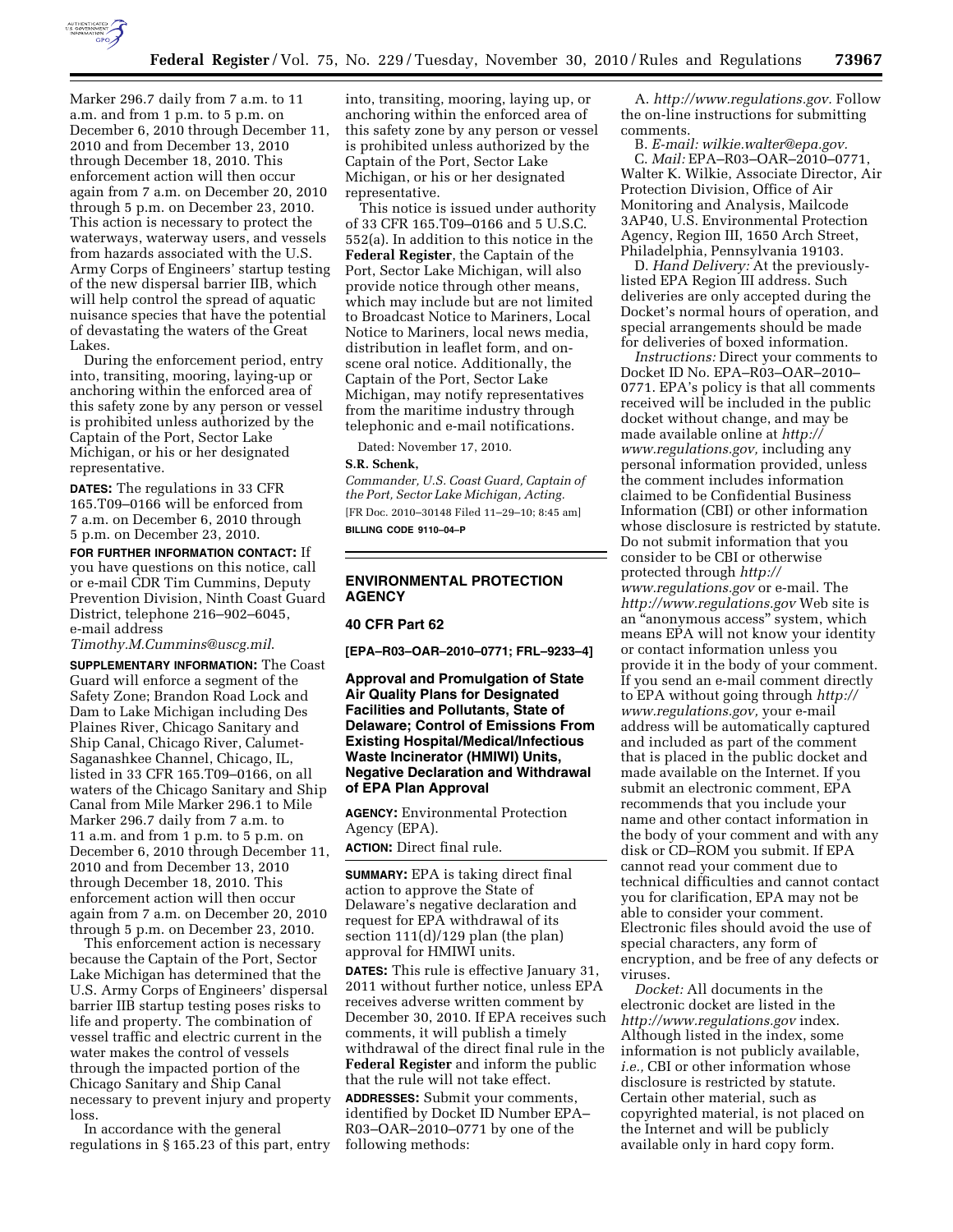Publicly available docket materials are available either electronically in *[http://](http://www.regulations.gov) [www.regulations.gov](http://www.regulations.gov)* or in hard copy during normal business hours at the Air Protection Division, U.S. Environmental Protection Agency, Region III, 1650 Arch Street, Philadelphia, Pennsylvania 19103. Copies of the State submittal are available at the Delaware Department of Natural Resources and Environmental Control, 89 Kings Highway, P.O. Box 1401, Dover, Delaware 19903.

# **FOR FURTHER INFORMATION CONTACT:**

James B. Topsale, P.E., at (215) 814– 2190, or by e-mail at *[topsale.jim@epa.gov.](mailto:topsale.jim@epa.gov)* 

#### **SUPPLEMENTARY INFORMATION:**

### **I. Background**

The Delaware HMIWI plan and related state rule were approved by EPA in the April 14, 2000 edition of the **Federal Register** and codified in 40 CFR part 62, subpart I. (65 FR 20090). However, since that time, all three designated incinerator facilities in the plan inventory have been dismantled, according to the Delaware Department of Natural Resources and Environmental Control (DNREC). On October 6, 2009, EPA promulgated revised HMIWI emission guidelines under 40 CFR part 60, subpart Ce, that triggered the need for revised state plans. As a result, on June 17, 2010, the DNREC requested EPA's approval of its negative declaration and plan withdrawal request. The submitted negative declaration contains the name of each designated facility that was dismantled, and the year it was dismantled.

## **II. Final Action**

EPA is approving the State of Delaware's negative declaration and request for EPA withdrawal of its plan approval for HMIWI units. DNREC has determined that there are now no designated facilities, subject to subpart Ce requirements, in its air pollution control jurisdiction. EPA accepts that determination. Accordingly, EPA is amending part 62 to reflect approval of the DNREC June 17, 2010 negative declaration and request for EPA withdrawal of the HMIWI plan approval. However, if an affected Delaware HMIWI unit is discovered in the future, all the requirements of the Federal Plan (including revisions or amendments), part 62, subpart HHH, will be applicable to the affected unit.

## **III. Statutory and Executive Order Reviews**

## *A. General Requirements*

Under Executive Order 12866 (58 FR 51735, October 4, 1993), this action is

not a ''significant regulatory action'' and therefore is not subject to review by the Office of Management and Budget. For this reason, this action is also not subject to Executive Order 13211, ''Actions Concerning Regulations That Significantly Affect Energy Supply, Distribution, or Use'' (66 FR 28355, May 22, 2001). This action merely approves state law as meeting Federal requirements and imposes no additional requirements beyond those imposed by state law. Accordingly, the Administrator certifies that this rule will not have a significant economic impact on a substantial number of small entities under the Regulatory Flexibility Act (5 U.S.C. 601 *et seq.*). Because this rule approves pre-existing requirements under state law and does not impose any additional enforceable duty beyond that required by state law, it does not contain any unfunded mandate or significantly or uniquely affect small governments, as described in the Unfunded Mandates Reform Act of 1995 (Pub. L. 104–4). This rule also does not have tribal implications because it will not have a substantial direct effect on one or more Indian tribes, on the relationship between the Federal Government and Indian tribes, or on the distribution of power and responsibilities between the Federal Government and Indian tribes, as specified by Executive Order 13175 (65 FR 67249, November 9, 2000). This action also does not have Federalism implications because it does not have substantial direct effects on the States, on the relationship between the national government and the States, or on the distribution of power and responsibilities among the various levels of government, as specified in Executive Order 13132 (64 FR 43255, August 10, 1999). This action merely approves a state rule implementing a Federal requirement, and does not alter the relationship or the distribution of power and responsibilities established in the Clean Air Act (CAA). This rule also is not subject to Executive Order 13045 (62 FR 19885, April 23, 1997), because it approves a state rule implementing a Federal standard.

In reviewing section 111(d)/129 plan submissions, EPA's role is to approve state choices, provided that they meet the criteria of the CAA. In this context, in the absence of a prior existing requirement for the State to use voluntary consensus standards (VCS), EPA has no authority to disapprove a 111(d)/129 plan submission for failure to use VCS. It would thus be inconsistent with applicable law for EPA, when it reviews a 111(d)/129 plan submission, to use VCS in place of a 111(d)/129 plan submission that otherwise satisfies the provisions of the CAA. Thus, the requirements of section 12(d) of the National Technology Transfer and Advancement Act of 1995 (15 U.S.C. 272 note) do not apply. This rule does not impose an information collection burden under the provisions of the Paperwork Reduction Act of 1995 (44 U.S.C. 3501 *et seq.*).

## *B. Submission to Congress and the Comptroller General*

The Congressional Review Act, 5 U.S.C. 801 *et seq.,* as added by the Small Business Regulatory Enforcement Fairness Act of 1996, generally provides that before a rule may take effect, the agency promulgating the rule must submit a rule report, which includes a copy of the rule, to each House of the Congress and to the Comptroller General of the United States. EPA will submit a report containing this rule and other required information to the U.S. Senate, the U.S. House of Representatives, and the Comptroller General of the United States prior to publication of the rule in the **Federal Register**. This rule is not a "major rule" as defined by 5 U.S.C. 804(2).

#### *C. Petitions for Judicial Review*

Under section 307(b)(1) of the CAA, petitions for judicial review of this action must be filed in the United States Court of Appeals for the appropriate circuit by January 31, 2011. Filing a petition for reconsideration by the Administrator of this final rule does not affect the finality of this rule for the purposes of judicial review nor does it extend the time within which a petition for judicial review may be filed, and shall not postpone the effectiveness of such rule or action. This action approving the Delaware section 111(d)/ 129 negative declaration and request for EPA withdrawal of the HMIWI plan approval may not be challenged later in proceedings to enforce its requirements. (See section 307(b)(2).)

### **List of Subjects in 40 CFR Part 62**

Environmental protection, Administrative practice and procedure, Air pollution control, Aluminum, Fertilizers, Fluoride, Intergovernmental relations, Paper and paper products industry, Phosphate, Reporting and recordkeeping requirements, Sulfur oxides, Sulfur acid plants, Waste treatment and disposal.

Dated: November 17, 2010.

# **W.C. Early,**

*Acting Regional Administrator, Region III.*  ■ 40 CFR part 62 is amended as follows: